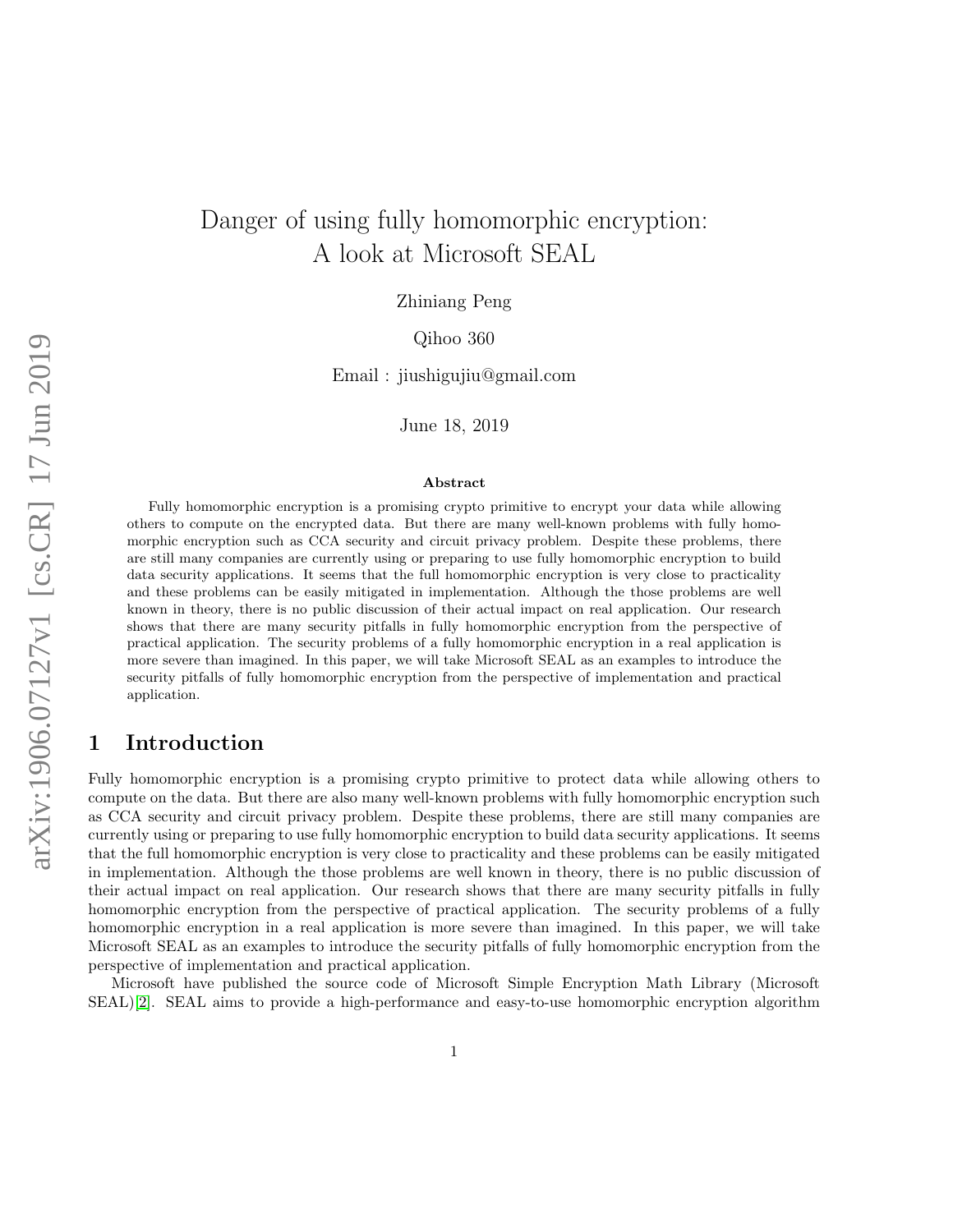library. It has been adopted in several projects including the Intel Neural Network Compiler nGraph. Many companies are currently using or preparing to use SEAL to build data security applications based on fully homomorphic encryption. Therefore, we analyzed the security risks of SEAL and found out that there are many security pitfalls when building applications based by SEAL. And all of these security issues also apply to other fully Homomorphic Encryption libraries. Our research shows that the primitive (fully homomorphic encryption) itself is secure, protocols and applications can easily be completely insecure in actual use.

Outline of this article is as follows:

- 1. Introduction to homomorphic encryption and their applications.
- 2. Introduction to BFV homomorphic encryption scheme in SEAL.
- 3. Chosen-ciphertext attack on fully homomorphic encryption.
- 4. Circuit privacy.
- 5. Encoder information leakage.
- 6. Other issues.
- 7. Conclusion.

### 1.1 Homomorphic Encryption

With the popularity of Cloud computing, the demand for encrypted data searching and processing is increasing, making fully homomorphic encryption getting more and more attention. The idea of fully homomorphic encryption was first proposed by Rivest et al. in the 1970s. Compared with the general encryption algorithm, homomorphic encryption can let you do computation on ciphertexts.

An encryption function with homomorphism is an encryption function in which two plaintexts a and b satisfy  $Dec(Enc(a) \bigoplus Enc(b)) = a \bigotimes b$ , where Enc stands for encryption, and Dec stands for decryption,  $\bigoplus$ satisfy  $Dec(Enc(a) \bigoplus Enc(b)) = a \bigotimes b$ , where Enc stands for encryption, and Dec stands for decryption,  $\bigoplus$ ,  $\bigotimes$  corresponds to operations on the plaintext and ciphertext. When  $\bigoplus$  represents addition on the plaintext, the encryption is said to be an additive homomorphism: when  $\bigoplus$  represents multiplication on the plaintext, the encryption is said to be a multiplicative homomorphism.

A cryptosystem that supports arbitrary computation on ciphertexts is known as fully homomorphic encryption (FHE). That is,  $Dec(f(Enc(m_1), Enc(m_2), ..., Enc(m_k))) = f(m_1, m_2, ..., m_k)$ , or written as:  $f(Enc(m_1), Enc(m_2), ..., Enc(m_k)) = Enc(f(m_1, m_2, ..., m_k))$ , for arbitrary function f.

How to construct a fully homomorphic encryption scheme is an open challenge. Until 2009, Gentry proposed the first fully homomorphic cryptosystem based on the ideal lattice[\[1\]](#page-13-1), which made a breakthrough in this field. Then many cryptographers have done meaningful work in the research of the homomorphic encryption scheme.

### 1.2 Application of Homomorphic Encryption

With the popularity of Cloud computing, more and more user's data are stored on Cloud servers. This raises concerns about privacy. If the user encrypts the data and then stores it in the cloud, then the privacy problem can be solved. However, using the traditional encryption scheme will result in Cloud not being able to process the data, or provide services to users. Homomorphic encryption can solve this problem. If the user encrypts the data using homomorphic encryption, the Cloud can perform meaningful computation on the encrypted data in order to provide services to users without revealing the user's privacy.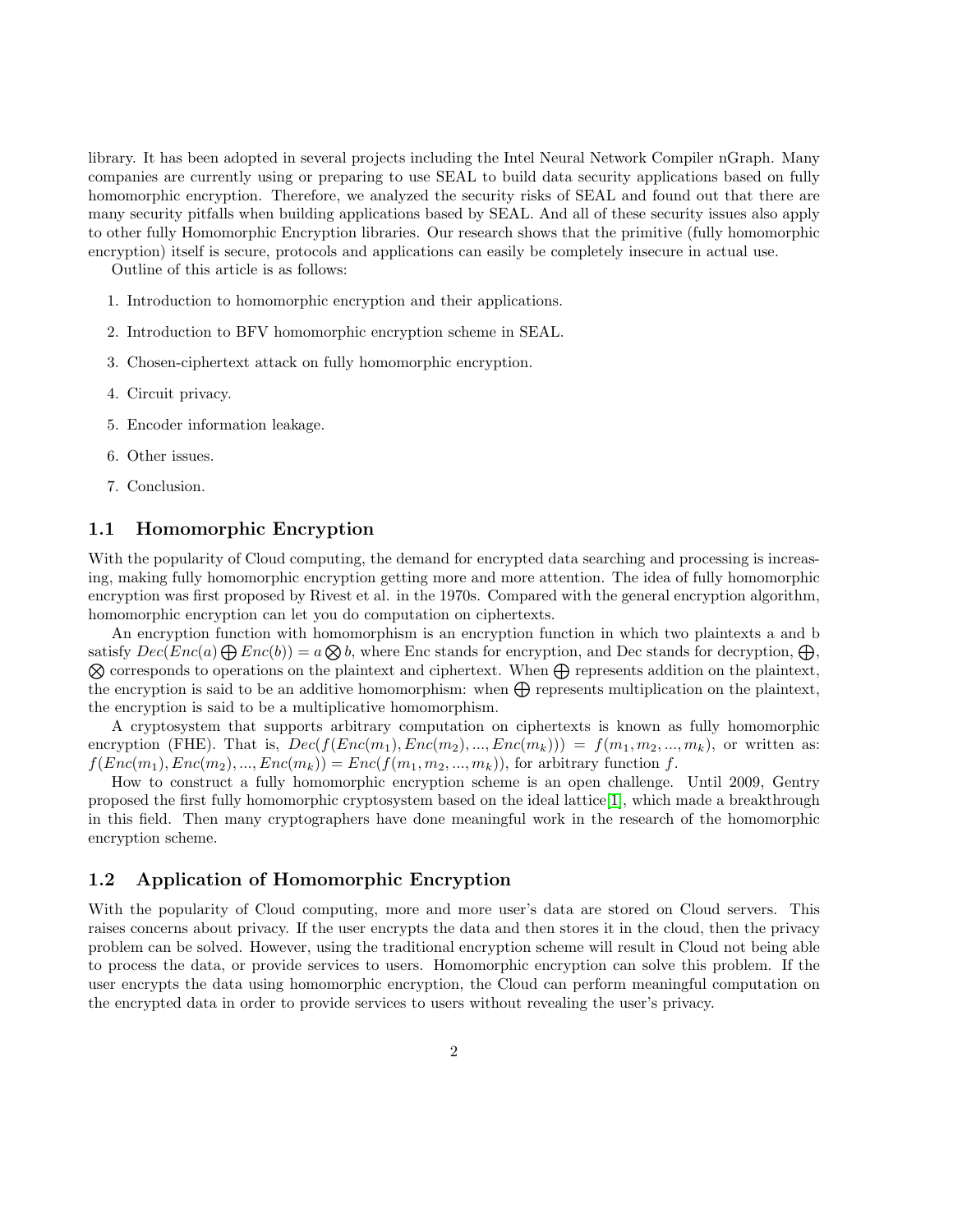### 1.3 Categories of Homomorphic Encryption

In [\[3\]](#page-13-2), authors presented some practical scenarios of Homomorphic Encryption. We can divide them into two categories:

- 1. The first category is that: the data is private and but function to be calculated is public.
- 2. The second category is that: both the data and the function to be calculated are private.

There are two examples:

- 1. Disease prediction (private data , public function): In a Cloud storage system of medical records, patients use Homomorphic Encryption to encrypt their blood pressure, heart rate, blood sugar, age, weight, gender, historical cases and other data, and then upload them to the Cloud. The Cloud compute the weighted average, standard deviation, or other statistical functions (such as logistic regression) of these data to help users predict the probability of diseases in the future. The encrypted predicted value is then returned to the user, and the user decrypts it to obtain the corresponding result.
- 2. Business forecasting (private data, private function): Company A has a large amount of enterprises' private data (business operations, financial information, personnel, etc.), and Company B has a private business forecasting model. Under normal circumstances, without leaking data or the prediction model, A and B cannot predict the operation status of these companies. If A encrypts the data using homomorphic encryption and then sends it to B to evaluate the function to get the encrypted prediction result, then B returns the encrypted result to A. Now A and B can complete the prediction without revealing the data and the prediction model.

The first case can be considered outsourced compute. It is sufficient to require Homomorphic Encryption to be semantically secure. In the second case, it is can be considered a case of secure multiparty computation. To ensure the privacy of the functions, the homomorphic encryption must satisfy "circuit privacy" at the same time, otherwise the security of the scheme cannot be guaranteed.

#### 1.4 Practicality

Microsoft's SEAL Homomorphic Encryption library implements two homomorphic cryptographic schemes, BFV[\[4\]](#page-13-3) scheme and CKKS scheme. BFV is adopted by in many applications. In CryptoNets[\[5\]](#page-13-4), Microsoft uses SEAL to perform neural network recognition (MIST handwritten digital picture recognition) on encrypted pictures. The throughout can reach about 60,000 times of encrypted picture recognition per hour for a single CPU while guaranteeing 99% correct rate. More than 16 encrypted pictures are recognized per second in average. Intel also integrates SEAL in their neural network compiler nGraph, allowing artificial intelligence model to directly process encrypted data. It can use to analyze data without sacrificing data privacy.

In our tests, using SEAL to perform a logistic regression prediction on 10,000 pieces of data can be done in 5 minutes, which is about 300 times slower than using sk-learn directly on plaintext. It can be seen that in some scenarios with high privacy requirements, SEAL is already able to meet the demand in terms of performance.

However, in the use of SEAL, we found that it is very likely to meet security pitfalls while using SEAL to build application. Before talking about these pitfalls, we first briefly introduce how the BFV in SEAL works.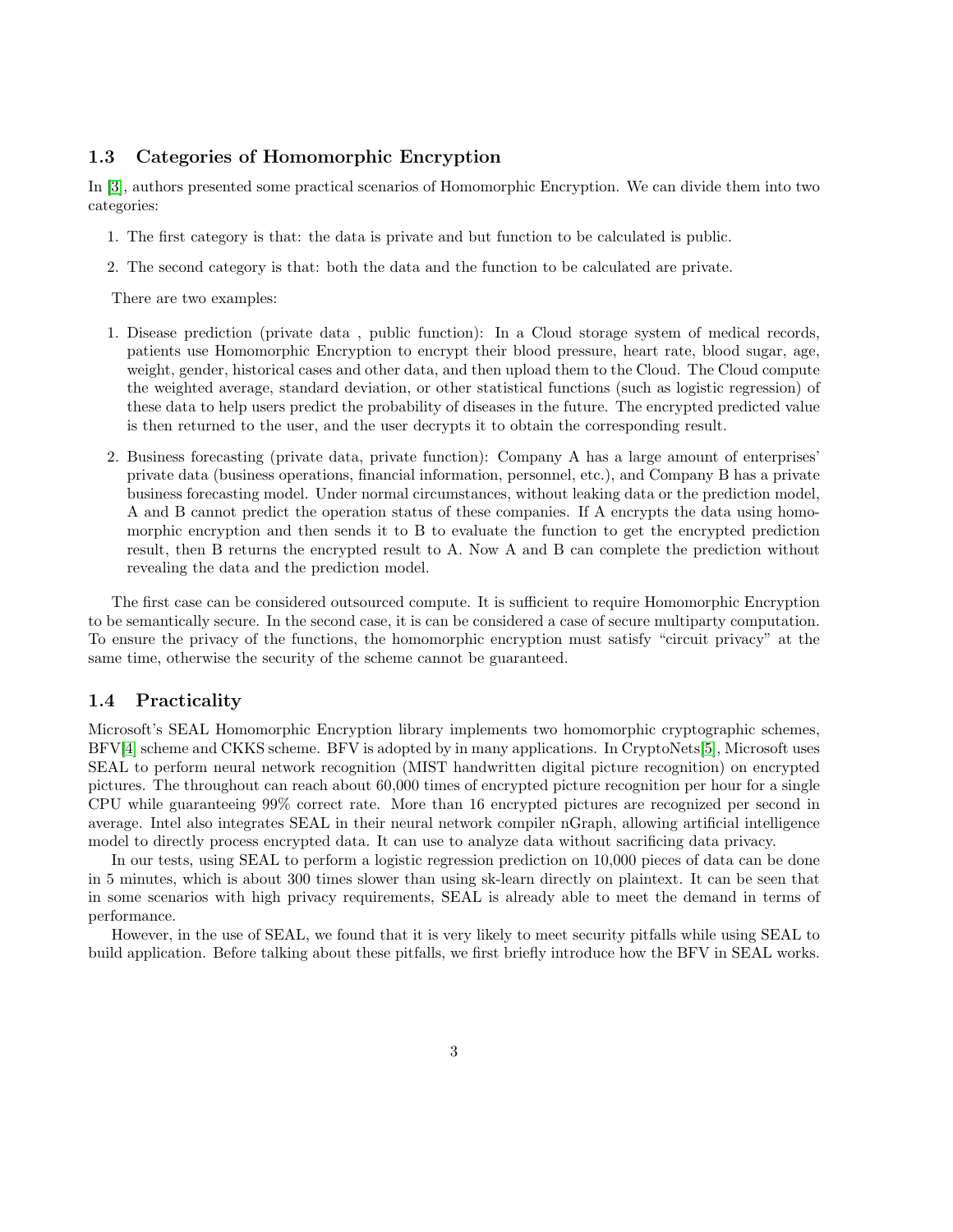### 2 BFV Homomorphic encryption in SEAL

The BFV scheme is a homomorphic cryptographic scheme based on the Ring-LWE problem of ideal lattice. Details can be found in [\[4\]](#page-13-3). The main parameters are as follows:

- 1. The polynomial  $f(x) \in Z[x]$  is a d-degree irreducible polynomial, usually taking  $f(x) = x^d + 1$ , where  $d=2^n$ .
- 2. Polynomial ring  $R = Z[x]/f(x)$ .
- 3. q, an integer greater than 1, which is the polynomial modulus.  $Z_q$  represents a set of integers  $(-\frac{q}{2}, \frac{q}{2})$ , and  $[a]_q$  is the congruence of a mod q in set  $Z_q$ .
- 4. t is an integer with  $1 < t < q$  and is the plaintext modulus coefficient.  $\delta = floor(\frac{q}{t})$ ,  $Z_t$  represents a set of integers  $(-\frac{t}{2},\frac{t}{2})$ , and  $[a]_t$  is the congruence of a mod q in set  $Z_t$ .
- 5. T is a positive integer.  $l = floor(log(T, q))$
- 6.  $R_2$  is a random distribution:  $R(randint(0,1)^d)$
- 7.  $R_e$  is the noise distribution:  $R(D()^d)$ , where  $D()$  is a discrete Gaussian s ample at over integer with standard deviation  $\sigma$ .

Since the original description of BFV scheme is too mathematical, here I wrote it down in pseudo-code: Generate the key:

- 1. Randomly choose the private key  $s \leftarrow R_2$
- 2. Randomly choose noise  $e \leftarrow R_e$
- 3. Compute the public key  $pk[0] = [(-(a*s+e))]_q, pk[1] = a$ .  $[x]_q$  is used to calculate the congruence of x mod q in set  $Z_q$
- 4. Generate the relinearization key

#### Encrypt(m):

- 1. Randomly choose  $u \leftarrow R$
- 2. Randomly choose noise  $e_1 \leftarrow R_e$
- 3. Compute the ciphertext:  $c[0] = [pk[0] * u + e^1 + \delta * m]_q$ , and  $c[1] = [pk[1] * u + e^1]_q$

#### Decrypt(c):

- 1. Compute:  $tmp = [c[0] + c[1] * s]_q$
- 2. Compute the message:  $m = [(roundtmp * t/q)]_t$ . [x]<sub>t</sub> is used to calculate the congruence of x mod q in set  $Z_t$ .

**Add**(c<sub>1</sub>,c<sub>2</sub>): Compute ciphertext:  $c[0] = [c_1[0] + c_2[0]]_q$ ,  $c[1] = [c_1[1] + c_2[1]]_q$ 

Details of BFV scheme can be found in the original paper. We have implemented BFV scheme in sage, the source code can be found on our GitHub<sup>[1](#page-3-0)</sup>. The implementation of BFV in SEAL uses the Chinese remainder theorem and the fast Fourier transform for the sake of performance. It is more complicated than our implementation. But the basic scheme is the same.

<span id="page-3-0"></span><sup>1</sup>https://github.com/edwardz246003/danger-of-using-homomorphic-encryption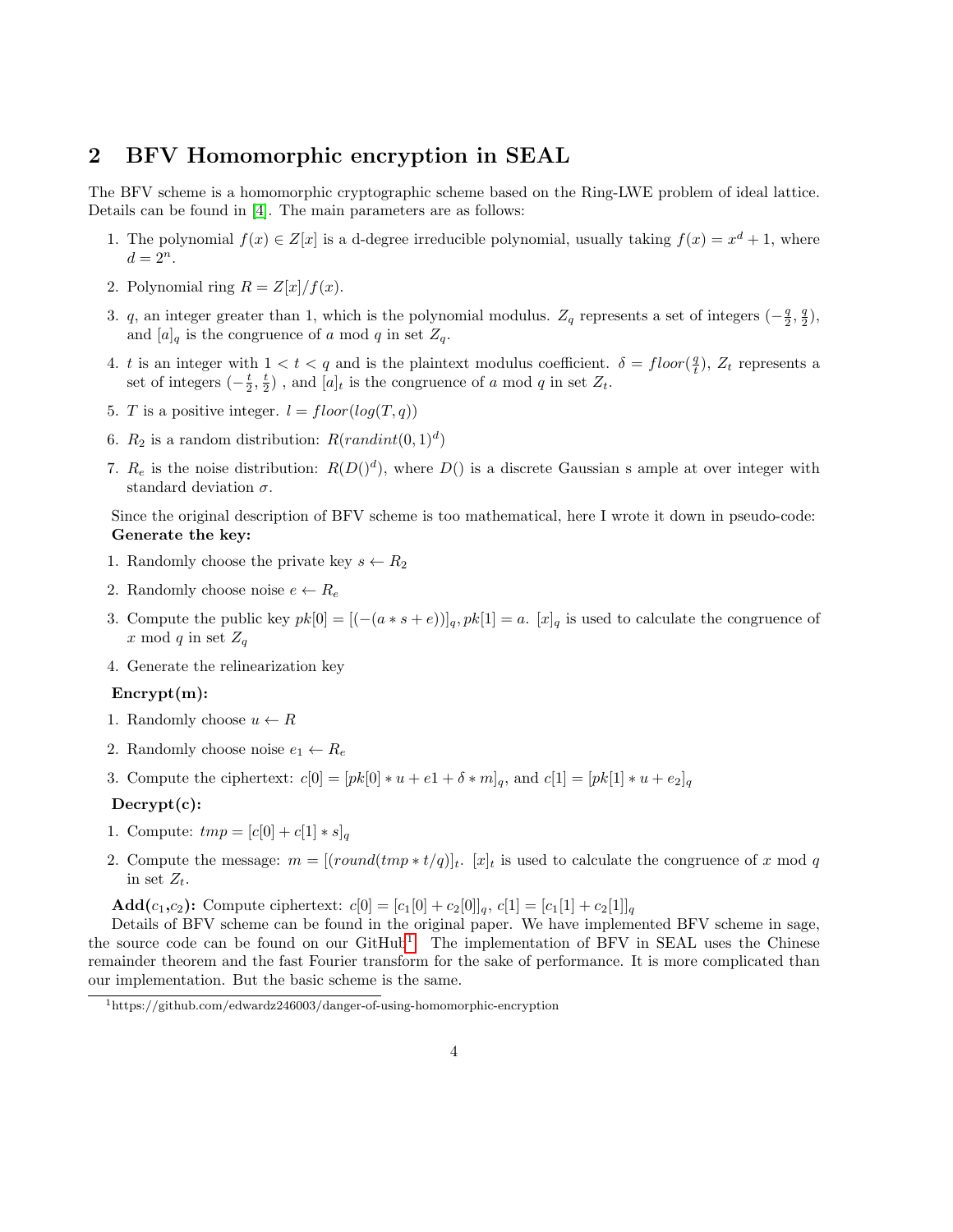# 3 Chosen-ciphertext attack: Recover the secret key with single decryption query

### 3.1 Fully homomorphic encryption does not meet IND-CCA security

The BFV scheme has IND-CPA security, and its security is based on the D-RLWE problem. However, the BFV scheme does not have IND-CCA security. In fact, all current homomorphic encryption schemes that can be used in practice cannot meet the IND-CCA security. This problem had been discussed in many papers before [\[6\]](#page-13-5). There are some research in the theoretical world such as [\[7\]](#page-13-6) in PKC17, but the performance is completely impractical. Therefore, all solutions using the homomorphic encryption cannot guarantee security in the IND-CCA scenario.

### 3.2 Scenarios that require Homomorphic Encryption often require IND-CCA security

Although the the CCA problem of fully homomorphic encryption are well known in theory, there is no public discussion of their actual impact on real application. Our research shows that there are many security pitfalls in fully homomorphic encryption from the perspective of practical application. The security problems of a fully homomorphic encryption in a real application is more severe than imagined.

For example, in the scenario of outsourced computation, as long as the Cloud doesn't have the opportunity to ask a decryption oracle, the application is running under the CPA model. However, there are always many rich data flows in real applications. It is difficult for data-owner to ensure that the decrypted data does not finally being leaked to the Cloud, thus breaking the CPA security model. In addition, scenarios that require homomorphic encryption usually involve multi-party's cooperation and data exchange. It is very difficult to ensure that certain decrypted data is not leaked. Once the Cloud has access to additional information, the security of the homomorphic encryption scheme no longer exists.

Those who are counting on luck may think that although small range of leakage breaking the security model, it does not prove that the application is insecure. Well, in this section we will give an example that attacker can recover the whole secret key of the BFV scheme in just one decryption query.

While these attacks are very well known[\[6\]](#page-13-5), much of the focus of the applied community has been in improving the performance in micro-benchmarks, not in creating secure systems from homomorphic encryption. Today, with better schemes and implementations available, this issue is urgent to be resolved.

### 3.3 Chosen-ciphertext attack: recover the BFV scheme private key with a single decryption query

In the BFV scheme, the key is  $s$ , and the process of decrypting ciphertext  $c$  is:

- 1. Let:  $tmp = [c[0] + c[1] * s]_q$
- 2. Compute the message:  $m = [round(tmp * t/q)_t]$

If the attacker constructs ciphertext  $c[0] = 0$ ,  $c[1] = \delta$ . The decryption satisfies the following conditions:

1. 
$$
tmp = [0 + \delta * s]_q
$$

2.  $m = [round(\delta * s * t/q)]_t = s$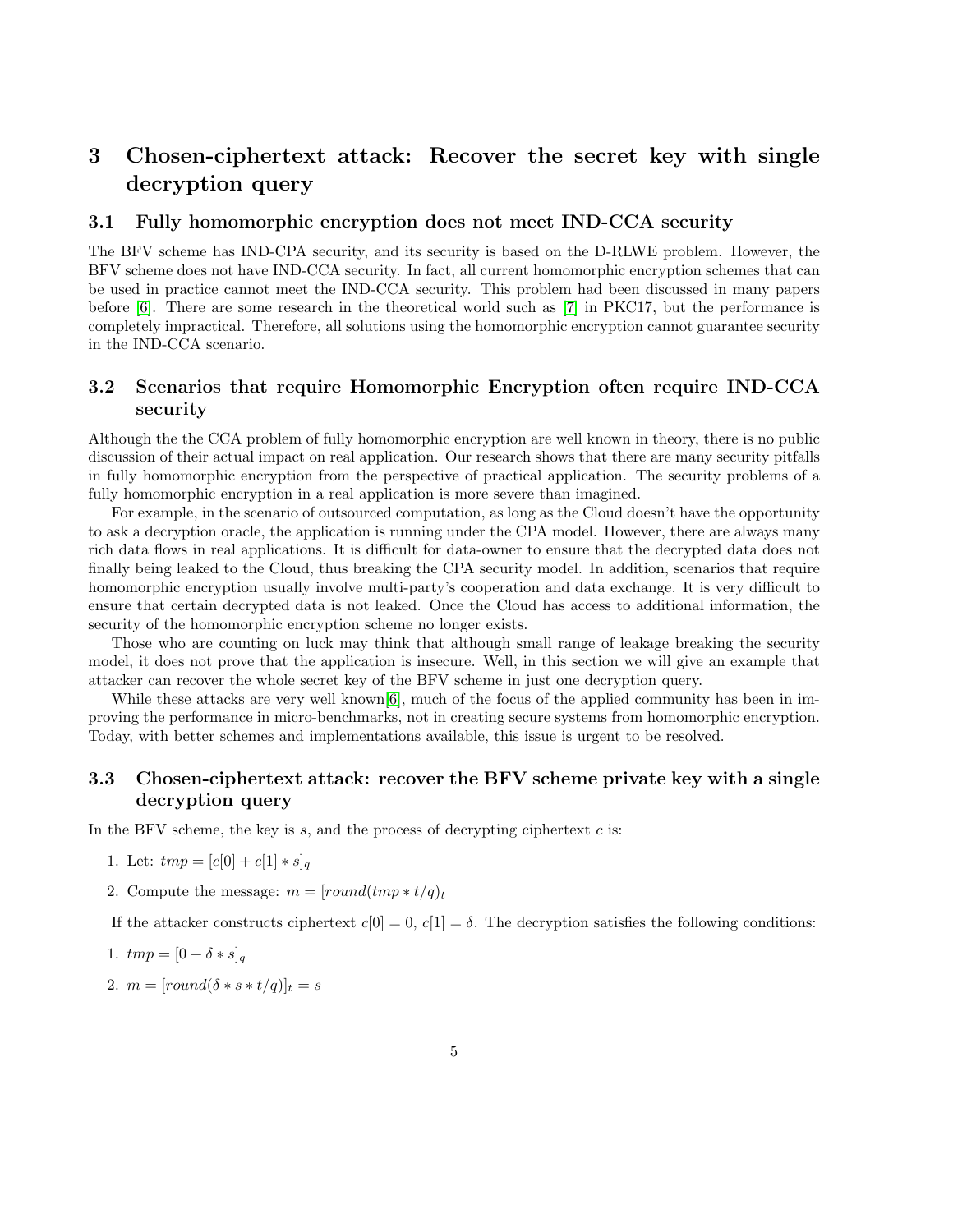```
def recover_key():
    cc0=0cc1 = de1taprint "Recover private key successfully:", (s). list()==decrypt([cc0, cc1]). list()
    print "Secret key:", Roundt(s). list()
    print "recovered key", decrypt ([cc0, cc1]). list ()
s, pk = gen()rlk, E=gen_rlk(T)recover_{key}()
```
Recover private key successfully: True Secret key: [1, 1, 1, 0, 1, 0, 1, 0, 0, 0, 0, 1, 1, 0, 0, 1, 1, 0, 1, 1, 1, 1, 1, 0, 1, 1, 0, 1, 1, 0 0, 1, 0, 1, 0, 1, 0, 0, 0, 0, 1, 0, 1, 0, 1, 1, 1, 1, 1, 1, 1, 1, 0, 0, 0, 1, 0, 0, 0, 1, 1, 1,  $0,\quad 1,\quad 1,\quad 0,\quad 0,\quad 1,\quad 0,\quad 1,\quad 0,\quad 0,\quad 1,\quad 1,\quad 0,\quad 0,\quad 1,\quad 0,\quad 0,\quad 0,\quad 0,\quad 0,\quad 0,\quad 1,\quad 1,\quad 1,\quad 0,\quad 0,\quad 0,\quad 0,\quad 0,\quad 0,\quad 0,\quad 1,\quad 1,\quad 0,\quad 1,$ 0, 0, 0, 1, 1, 1, 1, 1, 1, 1, 0, 1, 1, 1, 0, 0, 1, 0, 0, 0, 0, 0, 0, 0, 0, 0, 0, 0, 1, 1, 1, 1, 1, 0, 0, 1, 0, 0, 1, 1, 0, 0, 0, 0, 1, 1, 1, 0, 1, 1, 1, 0, 1, 0, 1, 0, 0, 0, 1, 1, 1, 1, 1, 0, 1, 1, 1, 1, 1,  $\Omega$ .  $1,\quad 1,\quad 1,\quad 1,\quad 1,\quad 1,\quad 1,\quad 1,\quad 0,\quad 1,\quad 1,\quad 0,\quad 1,\quad 0,\quad 1,\quad 1,\quad 1,\quad 1,\quad 1,\quad 1,\quad 0,\quad 1,\quad 1,\quad 0,\quad 0,\quad 0,\quad 0,\quad 0,\quad 0,\quad 0,\quad 0,\quad 1,\quad 0,\quad 0,\quad 0,\quad 0,$ 1, 1, 0, 0, 0, 1, 0, 1, 1, 0, 1, 1, 0, 1, 1, 0, 1, 1, 0, 0, 0, 0, 1, 0, 0, 0, 1, 1, 0, 0, 0, 1, 1, 0, 0, 0, 1, 0, 0, 0, 0, 1, 0, 1, 0, 0, 0, 1, 0, 1, 0, 1, 1, 0, 0, 0, 1, 0, 0, 1, 1, 1, 1, 1, 0, 1, 0, 1, 0, 0, 0, 0,  $1,\quad 1,\quad 0,\quad 0,\quad 0,\quad 1,\quad 0,\quad 0,\quad 0,\quad 0,\quad 0,\quad 1,\quad 1,\quad 0,\quad 0,\quad 0,\quad 1,\quad 1,\quad 1,\quad 1,\quad 1,\quad 1,\quad 0,\quad 1,\quad 0,\quad 1,\quad 1,\quad 0,\quad 1,\quad 1,\quad 0,\quad 0,\quad 0,\quad 0,\quad 0,\quad 0,$ 1, 0, 1, 0, 0, 0, 0, 0, 1, 0, 0, 1, 0, 0, 1, 0, 1, 1, 0, 1, 0, 0, 0, 1, 1, 1, 0, 1, 0, 0, 0, 1, 1, 0, 0, 1,  $0,\quad 1,\quad 1,\quad 1,\quad 1,\quad 1,\quad 1,\quad 0,\quad 1,\quad 0,\quad 1,\quad 1,\quad 1,\quad 1,\quad 1,\quad 0,\quad 1,\quad 0,\quad 1,\quad 0,\quad 0,\quad 0,\quad 1,\quad 1,\quad 1,\quad 1,\quad 1,\quad 1,\quad 0,\quad 1,\quad 0,\quad 0,\quad 0,\quad 0,\quad 1,\quad 0,$ 

Figure 1: CCA attack on BFV

δ just happens to cancel with t/q here. Finally, the plaintext m = s is obtained. We implemented this attack on the recommended parameters in SEAL. Where  $q = 2^{54}$ ,  $d = 1024$ ,  $t = 256$ ,  $T = 100$ . The attack code can be found at our github[2](#page-5-0) . The attack results are show in figure [1.](#page-5-1)

It can be concluded that attacker only needs to have one decryption query to recover the secret key. One query attack of fully homomorphic encryption is well known in the crypto community. However, some still people think that preventing other people getting the decryption oracle may solve this problem. Actually, preventing other people getting the decryption oracle can not solve the problem fundamentally. Any information leakage of the decrypted result will result in leakage of the private key. In the next section, we will give another example that: 1-bit leakage of the decryption result will leak 1-bit of secret key. After a few times leakage, the security of fully homomorphic encryption will drop dramatically.

Think a about it: In real application, every action you take may leak some bit of information and this will result in key leakage. And you can hardly make sure there is no information leakage between data owner and others. When designing a scheme based on homomorphic encryption, it must be ensured that no one except the data owner can get any information on the decryption result. But how can we make sure there is no information leakage in real application?

Analysis: The problem is that the two ciphertext components are not tied to each other, and a malicious actor can change one of them. For a correctly constructed ciphertext decryption should remove all traces of the secret key from the decryption, but if c1 is changed, the change will interact with the secret key and leave a trace that may be located in the message part of the decryption, hence leaking potentially all of the key bits in a decryption oracle setting. We also note that the leakage might be extremely subtle, e.g., upon receiving

<span id="page-5-0"></span><sup>2</sup>https://github.com/edwardz246003/danger-of-using-homomorphic-encryption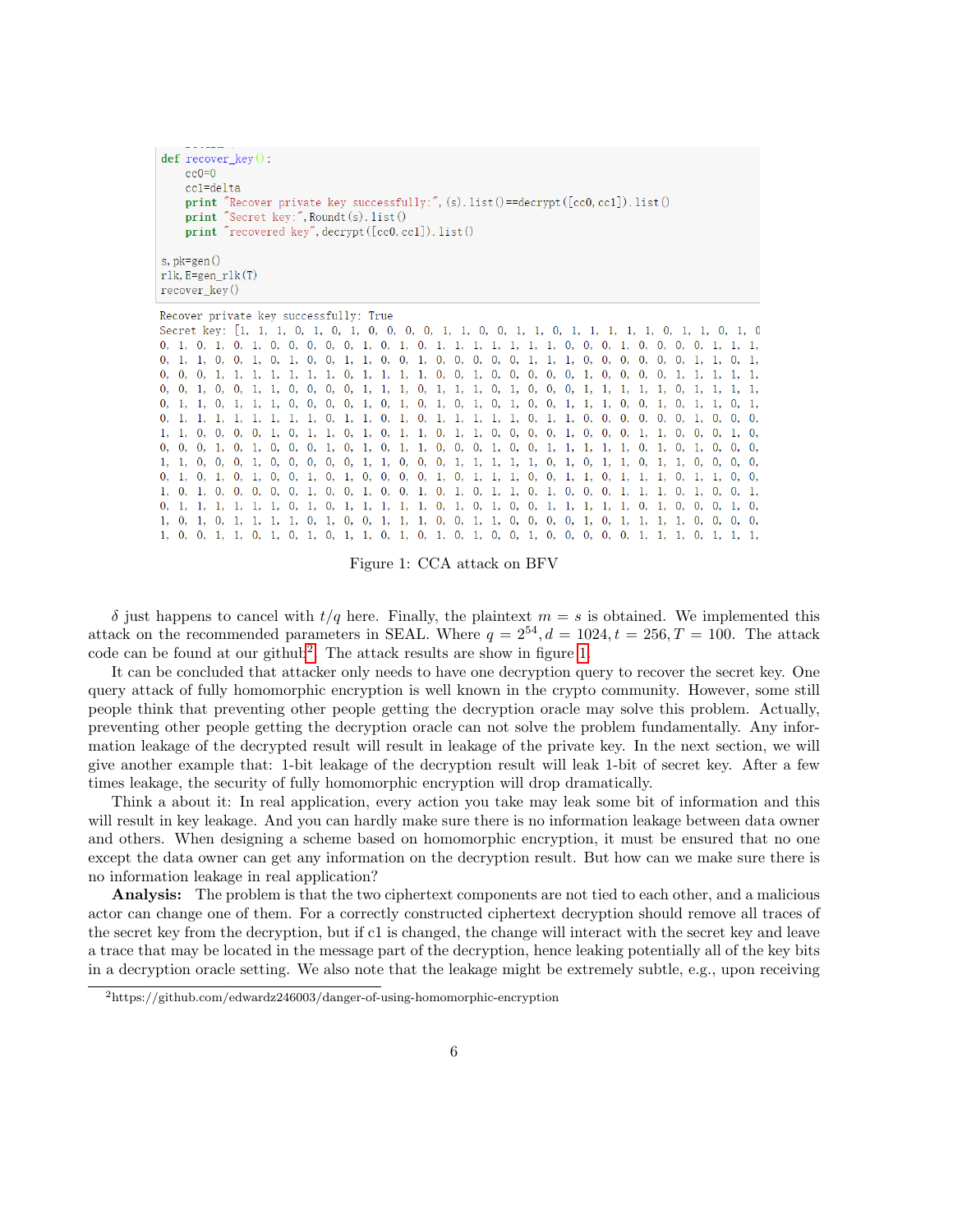an unintelligible result from a computation service provider, the customer cancels a monthly subscription and leaks (with some probability) a bit of their secret key. Even if only a part of the secret key is leaked, there are lattice attacks that leverage partial leakage and thus the security level may be catastrophically reduced.

Countermeasures: Do not use homomorphic encryption in any scenario that decrypted result may leak to evaluators. This is easier said than done though, and it may be necessary for library developers to create larger components with an API that prevents insecure data flow. The HomomorphicEncryption.org standardization project may also want to consider standardizing simple protocols rather than only the lowest level encryption primitives. There may also be ways of detecting whether a ciphertext is potentially malicious; indeed, a covert security model might be good enough if encryption libraries refuse to decrypt ciphertext that are observed to be potentially malicious.

### 4 Circuit Privacy

### 4.1 Match PSI and Private Contacts

Private Set Intersection (PSI) is a cryptographic technique that allows two parties to calculate the intersection of two private input sets without revealing any other information. In a PSI scheme, there is one sender and one receiver. The sender has a private input set X, and the receiver has a private input set Y. The ideal PSI scheme is able to calculate  $X \cap Y$  and send the result to the receiver, without revealing any other information except  $X \cap Y$ . A very interesting PSI application is: private contact discovery. For example, in an end-to-end encrypted communication app (Whatsapp for example), user has an contact list in his mobile phone, and he want to know which friend in his contact list is using WhatsApp. Of course, users don't want to completely reveal their contact list to the WhatsApp server. Then we can use PSI to do the private contact discovery.

#### 4.2 Constructing a fast PSI scheme from Homomorphic Encryption

In CCS17, Chen[\[8\]](#page-13-7) proposed homomorphic encryption to construct a secure and efficient PSI protocol under the semi-honest security model to solve these problems. We call it FPSI.

The basic PSI protocol is show in figure [2:](#page-7-0)

A detailed security proof is given for the scheme in the paper. The proof shows that the FPSI is secured under the semi-honest model when the underlying full homomorphic encryption satisfies both IND-CPA and circuit privacy. SEAL is used to implement FPSI. The experiments show that the matching of 500 32-bit local strings and 16 million 32-bit server strings can be completed in about 100 seconds.

#### 4.3 The Security issues of FPSI

From the perspective of the PSI scheme alone, proof has been given in the article. The PSI scheme is secure under the semi-honest model if the underlying homomorphic scheme satisfies both IND-CPA and circuit privacy conditions. But here we found two problems:

- 1. The scenario given by FPSI is private contact discovery. In this scenario, there is a possibility that the information (contact) decrypted by the user can be further leaked to the server (because user wants to add his friend in the app), then the security model for homomorphic encryption become CCA rather than CPA.
- 2. The fully homomorphic encryption scheme in SEAL does not satisfy the circuit privacy. Without further processing, even the semi-honest users can recover the plaintext data of the server.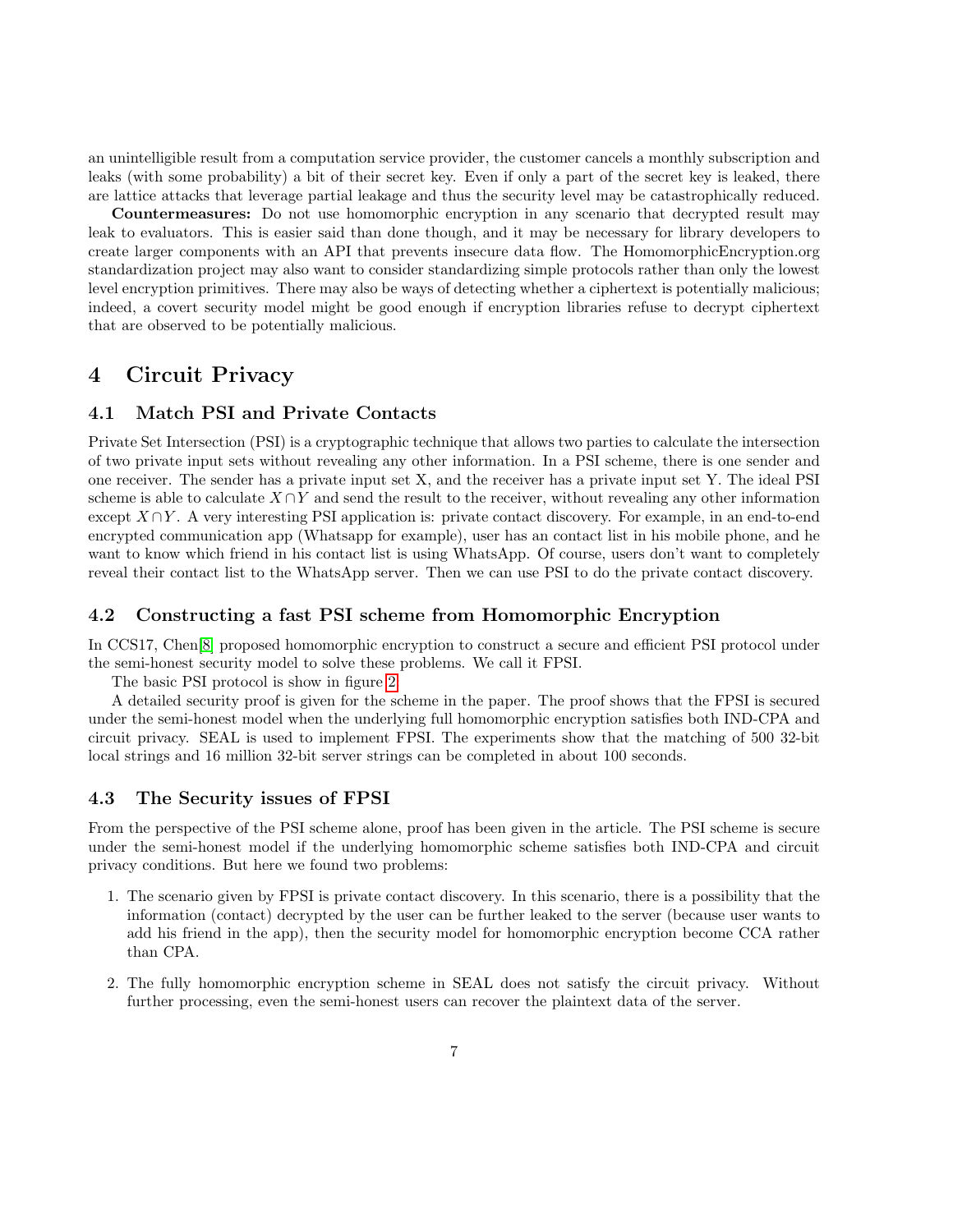<span id="page-7-0"></span>**Input:** Receiver inputs set Y of size  $N_x$ ; sender inputs set X of size  $N_x$ . Both sets consist of bit strings of length  $\sigma$ . N<sub>x</sub>, N<sub>y</sub>, and  $\sigma$  are public.

**Output:** Receiver outputs  $X \cap Y$ ; sender outputs  $\perp$ .

- 1. Setup: Sender and receiver jointly agree on a fully homomorphic encryption scheme. Receiver generates a public-secret key pair for the scheme, and keeps the secret key to itself.
- 2. Set encryption: Receiver encrypts each element  $y_i$  in its set Y using the fully homomorphic encryption scheme, and sends the  $N_Y$  ciphertexts  $(c_1, \ldots, c_{N_Y})$  to sender.
- 3. Computing intersection: For each  $c_i$ , sender
	- (a) samples a random non-zero plaintext element  $r_i$ ;
	- (b) homomorphically computes

$$
d_i = r_i \prod_{x \in X} (c_i - x)
$$

Sender return the ciphertexts  $(d_1, \ldots, d_{N_v})$  to receiver.

4. **Reply extraction**: Receiver decrypts the ciphertexts  $(d_1, \ldots, d_{N_v})$  and outputs

 $X \cap Y = \{y_i : \mathsf{FHE}.\mathsf{Decrypt}(d_i) = 0\}$ .

Figure 2: Basic PSI protocol.

#### 4.4 Chosen-Ciphertext Attack against FPSI

Now let's consider the first issue. Assume that we use the FPSI scheme for private contact discovery on the end-to-end encrypted communication software. After user completes the protocol, he finds that phone numbers  $x_i$  and  $x_j$  in his address book are also registered in this app. Then user is likely to add  $x_i$  and  $x_j$  as friends through the app. At this time,  $x_i$  and  $x_j$  are actually being leaked to the server. It's equivalent to that the server does a decryption query to the user. In this case, the server is able to carry out a chosen-ciphertext attack. Then it can recover the user's key and decrypt all the user's contact list.

But here it is not the same as the chosen-ciphertext attack model (one query attack) we mentioned above. Because rather than sending the decrypted result to the server, the user will check whether the decryption result is 0. If it is 0, it returns  $x_i$  to the server; otherwise, it will not return. So, there is only 1 bit of information leakage per query. But here we will give an example that we can reveal 1 bit of user's private key using this 1-bit information leakage.

- 1. Let:  $M = \delta/4 + 20$ , where 20 is a number large enough to cover up the noise.
- 2. Let:  $t_1 = M * x^i, t_2 = M$ .
- 3. Let ciphertext:  $c_0 = pk[0] + t_1, c_1 = pk[1] + t_2.$

Then server submitted ciphertext  $c = (c_0, c_1)$  to the user for decryption, and the decryption process is as follows:

$$
c_0 + c_1 * s = pk[0] + t_1 + (pk[1] + t_2) * s = -(as + e) + t_1 + (a + t_2) * s = e + t_1 + t_2 * s
$$

Since  $t_1$  and  $t_2$  are controlled by us, so the decryption result is all 0 except for the i-th bit, and the i-th bit is equal to the i-th bit of secret key s. Then, if the decryption result returned by the user is 0, the i-th information of the key is 0. If the returned result is not 0, the key i-th bit information is 1. (Here we assume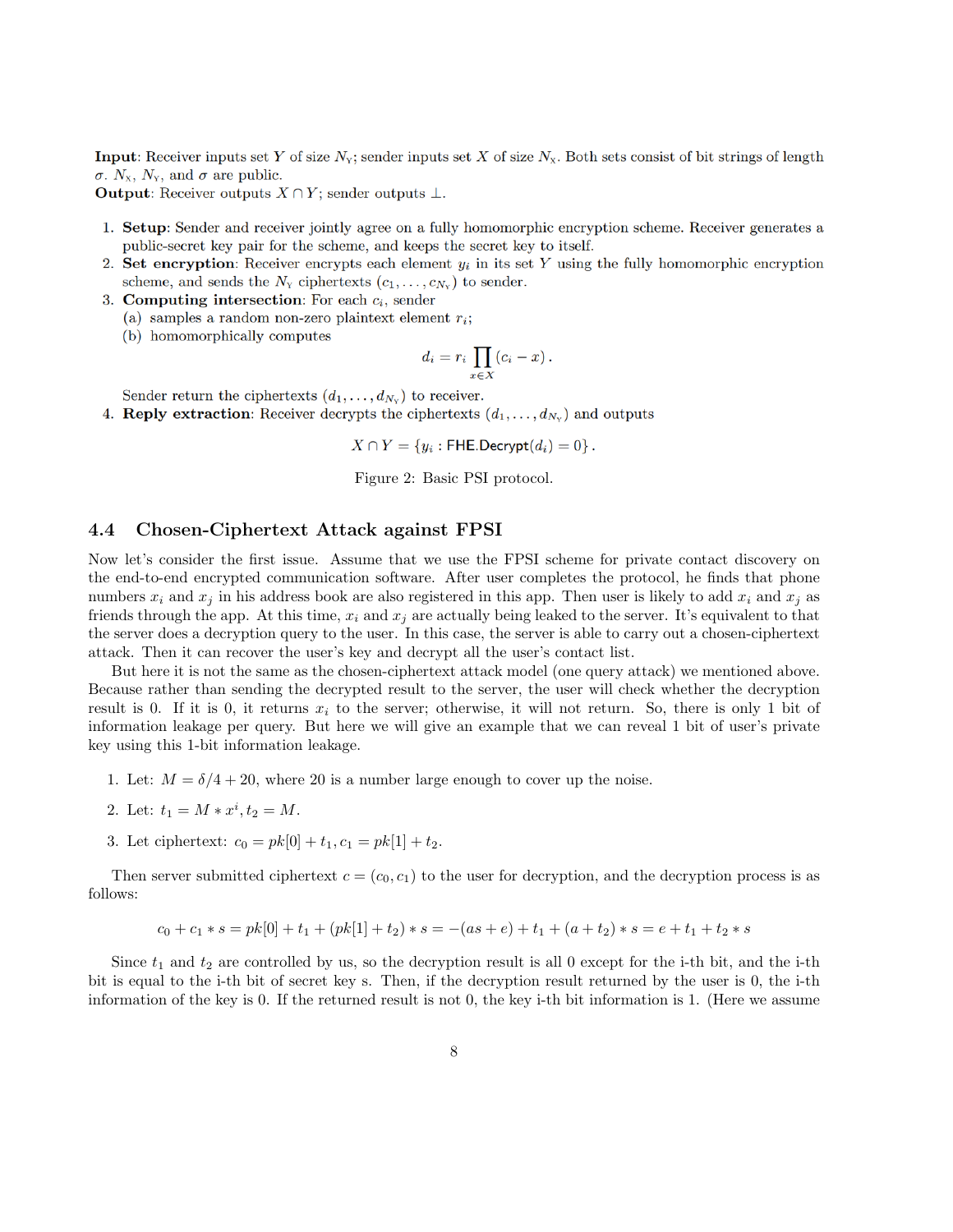```
def recover key(i):
    t1=[0 for in range(d)]t1[i]=M
    t.2=Mcc0 = pk[0] + R(t1)cc1 = pk[1] + R(t2)return (decrypt([cc0, cc1]).list())[i]s, pk = gen()rlk, E=gen rlk(T)M = delta//4+50Recoverd key=[]
for i in range(d):
    Recoverd key. append (recover key(i))print "Recover private key successfully:", Recoverd key==s. list()
```
Recover private key successfully: True

Figure 3: One bit information leakage result in one bit key leakage.

that s has a value range of 0,1). We implemented this attack on the recommended parameters in SEAL, where  $q = 2^{54}$ ,  $d = 2048$ ,  $t = 256$ ,  $T = 100$ . The attack code can be found at our Github<sup>[3](#page-8-0)</sup>. The results are showed in figure [3:](#page-8-1)

However, this attack needs the attacker actively generate malicious ciphertext. Therefore, it's not a semi-honest attacker. But here we still would like to emphasize that when using homomorphic encryption, developers must thoroughly consider the application scenario; otherwise, it will easily lead to security problems. Chosen-ciphertext attacks may occur in many practical scenarios where fully homomorphic encryption schemes cannot prevent such attacks. The BFV scheme implemented in SEAL allows an attacker to recover a key by performing a decryption query. Even small information disclosure will result in the disclosure of the secret key.

#### 4.5 BFV circuit privacy analysis: data recovery against FPSI scheme

As for the second issue, the homomorphic encryption in SEAL does not satisfy the circuit privacy if no additional security measures are taken, which will result in the private data being recover by the decrypting party. Although the authors of the FPSI program discussed possible security countermeasures in the Section 5.2 of the original paper, SEAL did not provide such an interface to the user. Below we will discuss the circuit privacy of the BFV scheme and demonstrate a practical attack against the FPSI scheme without noise flooding.

Take the simplest FPSI instance. Suppose Alice and Bob each choose a number  $m_a$  and  $m_b$ , respectively.

<span id="page-8-0"></span><sup>3</sup>https://github.com/edwardz246003/danger-of-using-homomorphic-encryption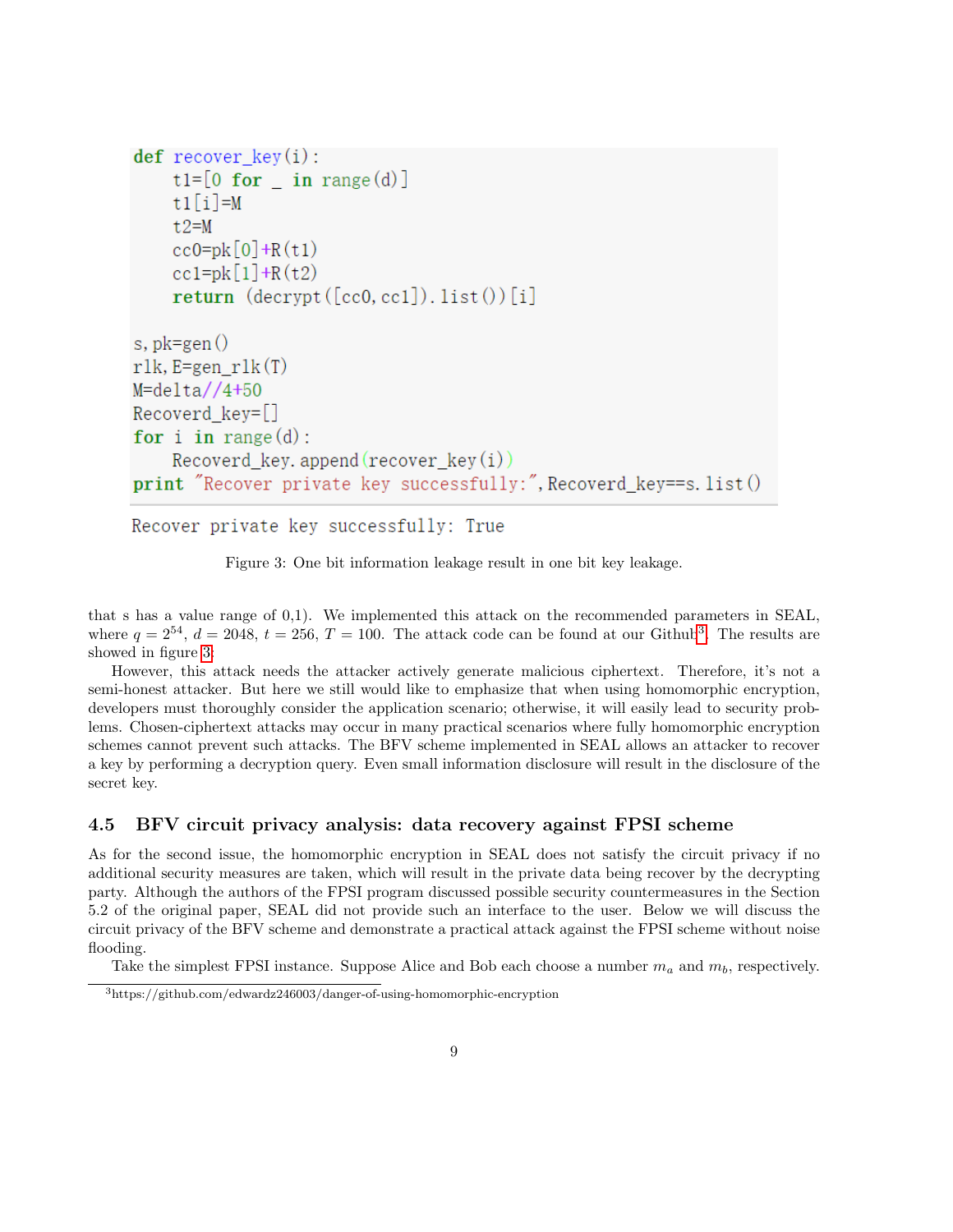Alice wants to know if Bob's number is equal to hers, so does Bob, without leaking  $m_a$  and  $m_b$  to each other. The workflow is as follows:

- 1. Alice generates a public-private key pair for the BFV scheme, then she sends the public key to Bob.
- 2. Alice encrypts  $m_a$  using the BFV scheme to get  $c_a$  and sends it to Bob.
- 3. Bob choose a random non-zero plaintext r and then performs a ciphertext evaluation:  $c_{ab} = r*(m_b-c_a)$ and sends the result to Alice.
- 4. After Alice decrypts  $c_{ab}$ , she check whether the  $c_{ab}$  is 0. If it is 0, then  $m_a$  is equal to  $m_b$ . Otherwise,  $m_a$  is not equal to  $m_b$ .

We chose the parameter  $q = 2^{54} d = 2048$ ,  $t = 83$  to run this protocol. The result is show in figure [4:](#page-10-0)

From the figure [4,](#page-10-0) we can see that Alice and Bob can use the FPSI scheme to finish the equality check. But Alice is able to recover Bob's plaintext message  $m_b$ . The essential reason is that in the SEAL, Bob performs mul const and add const operations without introducing any random factor, so Alice can directly recover r and  $m_b$ .

Bob introduce randomness by encrypting r and  $m<sub>b</sub>$  before performing the evaluation, Alice can still use noise  $e_1$  and  $e_2$  to compute the of amount of noise that Alice introduces after the evaluation, so as to infer the  $r$  and  $m_b$ . Therefore, directly using SEAL to implement FPSI does not guarantee the security, additional countermeasures should be taken.

Countermeasures: Circuit privacy issues are addressed in Section 9.[4](#page-9-0) of the SEAL Handbook<sup>4</sup> and CCS17 FPSI. It is suggested that the best practice is "noise flooding", that is, adding an encrypted 0 to the final result. In the same time, ensure that the encrypted 0 contains enough noise to cover up the noise. However, there is no "noise flooding" interface provided in the SEAL, and designing such noise requires professional knowledge on lattice-based crypto, which is difficult for common users. We would like to note that noise flooding is a reasonable technique to use and does not cause significant overhead when used with larger encryption parameters. Libraries should provide a noise flooding and ciphertext re-randomization interface. By the way, how can the evaulator know how much noise he need to add? Is it also a information we should protect in some scenarios?

An improved PSI protocol[\[9\]](#page-13-8) was published by Chen, Laine, and Rindal in CCS '18; it has a malicious security property that protects against maliciously constructed ciphertexts and does not need circuit privacy. However, these stronger properties come from leveraging other cryptographic primitives in conjunction with homomorphic encryption, and building such protocols is far out of reach from normal software engineers.

### 5 Encoder Information Leakage

The plaintext space of homomorphic encryption is on a plaintext ring. However, in actual applications, the data we need to process may be floating point numbers, integers, and so on. So SEAL provides an encoding method that encodes integer or floating point numbers into the plaintext ring. However, it is not a one-to-one encoding, and it will reveal the data.

Here we consider a classic cryptography problem "The Millionaires' Problem". Suppose there are three millionaires A, B and C. A has  $m_1$  million dollar, B has  $m_2$  million dollar, and C has  $m_3$  million dollar, of which  $m_1 = 1$ ,  $m_2 = 3$ , and  $m_3 = 4$ . They want to know the total amount of their assets, but they don't want the others to know how much each one have.

<span id="page-9-0"></span><sup>4</sup>https://www.microsoft.com/en-us/research/wp-content/uploads/2017/06/sealmanual v2.2.pdf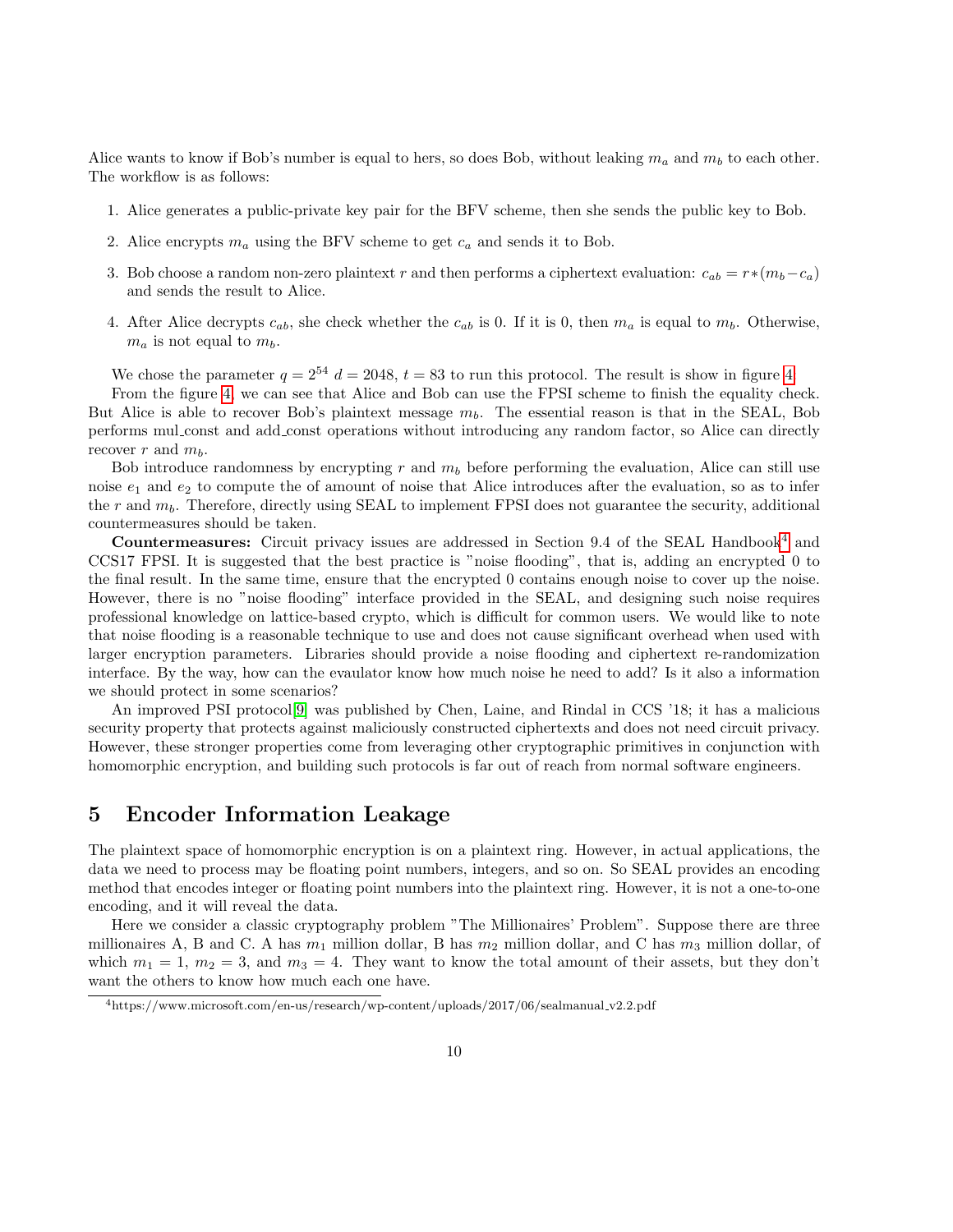```
max=randint(0, t-1) # Alice's input
mb=randint (0, t-1) # Bob's input
print "Alice has input", ma
print "Bob has input", mb
#Alice encrypt her input
#Alice keep u, el, e2
u = \text{sample}_2 0e1 = sample_e()e2 = sample_e()ca=(Roundq(pk[0]*u+e1+delta*ma), Roundq(pk[1]*u+e2))
#Then Alice send the ciphertext ca to bob
#Bob receive ca, and do some homomorphic computation.
cab=(Roundq(ca[0]-delta*mb), Roundq(ca[1])) # plus_const_mb
r = \text{randint}(0, t)print "Bob choose a random factor, r:", r
cab=(Roundq(r*cab[0]), Roundq(r*cab[1])) # mul a random number r
#Bob respond cab back to Alice
result=decrypt(cab)
print "is nb = nb?", result = 0# A semi-honest Alice can recover the r by using
for i in range(t):
    if Roundq(i*ca[1]) == Roundq(cab[1]):
        break
r\_prime = iprint "Alice recover r':", r_prime
print "Is r' equals to r:", r_prime==r
#Alice can use r to recover Bob's input mb
mb\_prime = (ma - (int (result) * inverse_mod(r\_prime, t))) %t
print "Alice recover mb'", mb_prime
print "Is mb' equals to mb:", mb_prime==mb
```
Alice has input 17 Bob has input 6 Bob choose a random factor, r: 36 is mb==mb? False Alice recover r': 36 Is r' equals to r: True Alice recover mb' 6 Is mb' equals to mb: True

Figure 4: Circuit privacy of SEAL.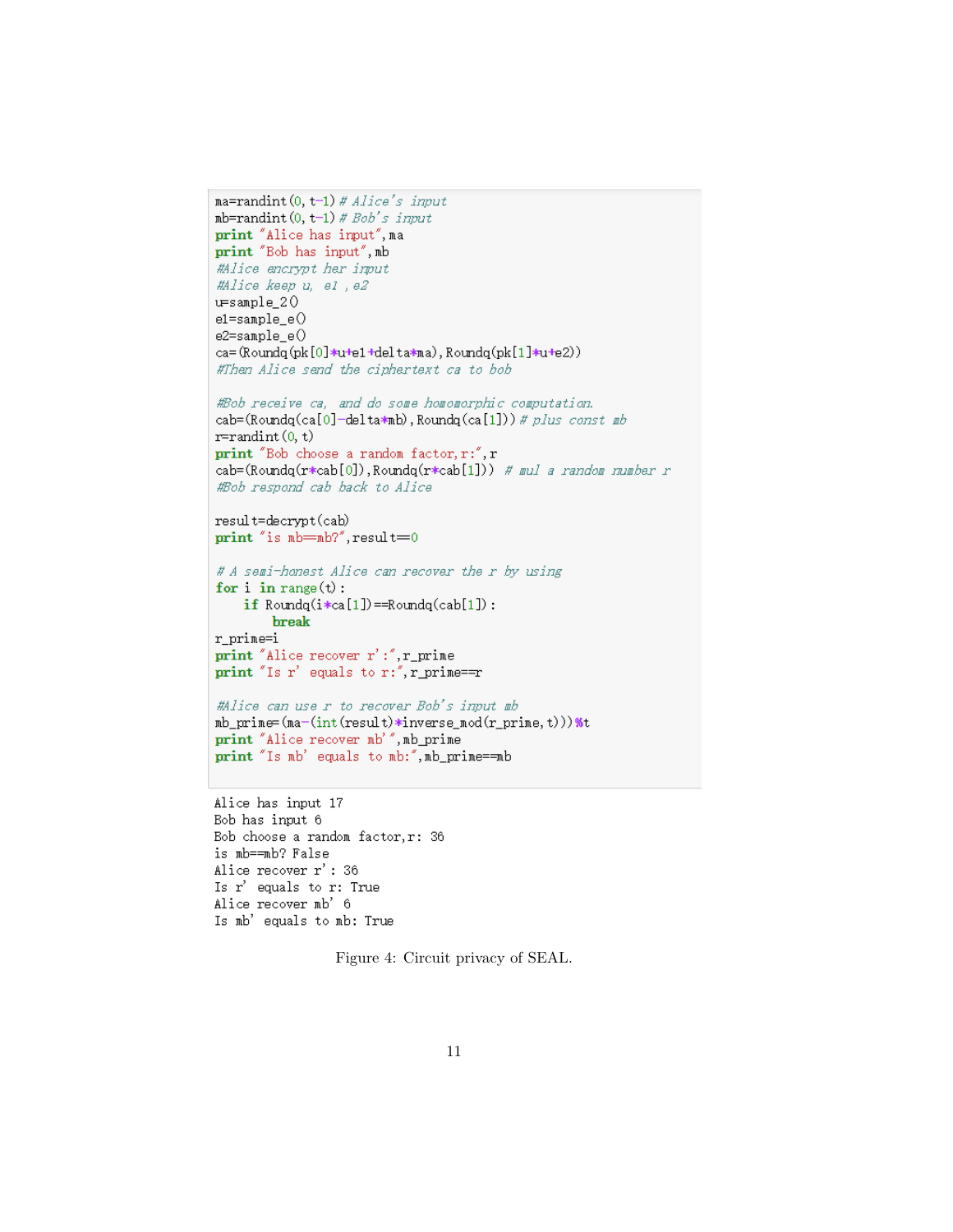Here is a multiparty computation from homomorphic encryption to do that. This scheme is different from the standard scheme of MPC constructed by full homomorphism  $SPDZ$ . It is mainly to explain the encoder information leakage issue in SEAL in a more simple way. SPDZ based construction is also vulnerable to the encoding problem described in this article.:

- 1. C generates a pair of public and private key of BFV, and sends the public key to A and B.
- 2. A encodes  $m_1 = 1$ :  $m'_1 = IntegerEncoder(m_1) = 1$ . Then A encrypts  $m'_1$  to get  $c_1 = \text{encrypt}(m'_1)$ . A sends  $c_1$  to B.
- 3. B encodes  $m_2 = 3$ :  $m'_2 = IntegerEncoder(m_2) = x + 1$ . Then B encrypts  $m'_2$  to get  $c_2 = \text{encrypt}(m'_2)$ . Then, compute  $c_{12} = \text{add}(c_1, c_2)$  and send  $c_{12}$  to C.
- 4. C decrypts  $c_{12}$  as decrypt $(c_{12})=x+2$ . Decode  $x+1$  result to  $m_1+m_2=InterDecoder(x+2)=4$ . Then C computes  $sum(m_1 + m_2 + m_3) = 8$ .
- 5. C sends the result 8 to A and B. Everyone knows the total amount of money, but no one knows how much money each person has.

But in fact, SEAL's encoding will leak information of the operand. So, C can compute how much A and B actually have. As you can see in figure [5,](#page-12-0) different operand result in different encoding in the end, although the decoded integer is the same.

Ideally, C should only know that  $m_1 + m_2 = 4$ , without knowing if it is  $(m_1 = 1, m_2 = 3)$  or  $(m_1 = 1, m_2 = 3)$ 1,  $m_2 = 3$ ). Although either  $(m_1 = 1, m_2 = 1)$  or  $(m_1 = 2, m_2 = 3)$ , the final solution of  $m_1 + m_2$  is 4. But in fact, the result of decrypt $(c_{12})$  is different.

- 1. If  $(m_1 = 2, m_2 = 3)$ . Then decrypt $(c_{12})=x+2$ .
- 2. If  $(m_1 = 1, m_2 = 1)$ . Then decrypt $(c_{12})=2x$ .

Analysis: The crypto part of fully homomorphic encryption library may have provable security, but the encoder part doesn't. Integer encoding in SEAL is many-to-one, which will leak information of operand. Technique like "noise flooding" cannot solve this problem in SEAL. Similar coding problems may exist in other fully homomorphic encryption libraries.

Countermeasures: We have not found this issue with in BatchEncoder of SEAL; users can use it to prevent this problem, whereas the IntegerEncoder should be considered primarily as a demonstrative tool, rather than something that should be used in a real application.

### 6 Other Issues

Although the homomorphic encryption algorithm is an encryption algorithm, it indeed does not provide the security features as the commonly known encryption algorithms. For example, full homomorphic encryption is not an Authenticated Encryption. If the data is encrypted and stored directly using fully homomorphic encryption, it cannot guarantee the integrity of the data. An attacker can use the homomorphic nature of full homomorphic encryption to modify the ciphertext. Therefore, full homomorphic encryption cannot be directly used for encrypted storage and encrypted data transmission. Microsoft is currently leading the development of security standards for fully homomorphic encryption, but the latest version of the standard documentation still lacks a discussion of the security risks of using fully homomorphic encryption.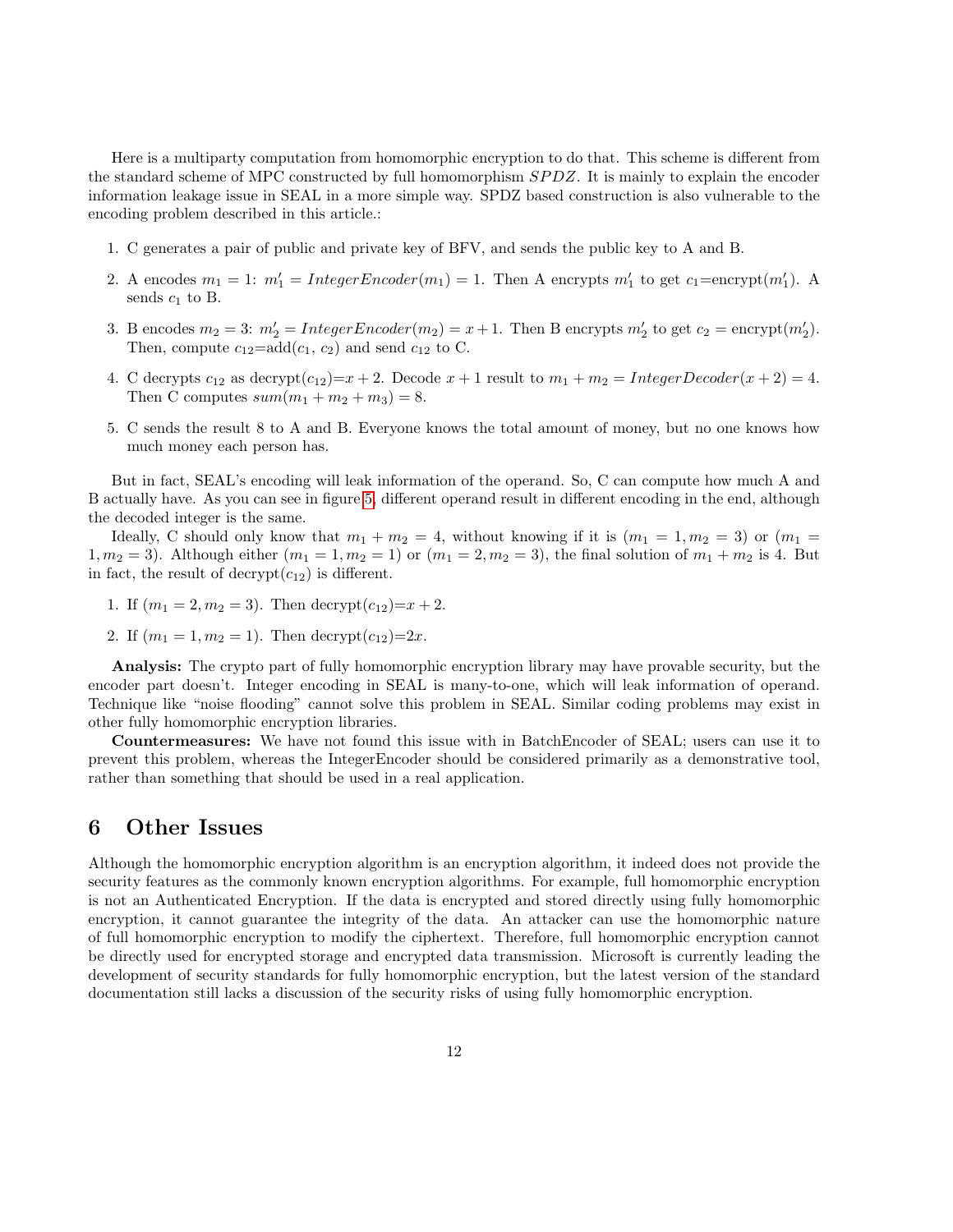```
m1=IntegerEncoder(2)
m2=IntegerEncoder(2)
cl = encrypt(n1)c2=encrypt(m2)
result=add(c1,c2)
print decrypt (result)
print IntegerDecoder (decrypt (result))
```
 $2*X$  $\overline{4}$ 

```
m1 = IntegerEncoder(1)m2=IntegerEncoder(3)
cl = encrypt(n1)c2=encrypt(m2)
result=add(c1,c2)
print decrypt (result)
print IntegerDecoder (decrypt (result))
```
 $X + 2$ 4

Figure 5: Encoder information leakage in SEAL.